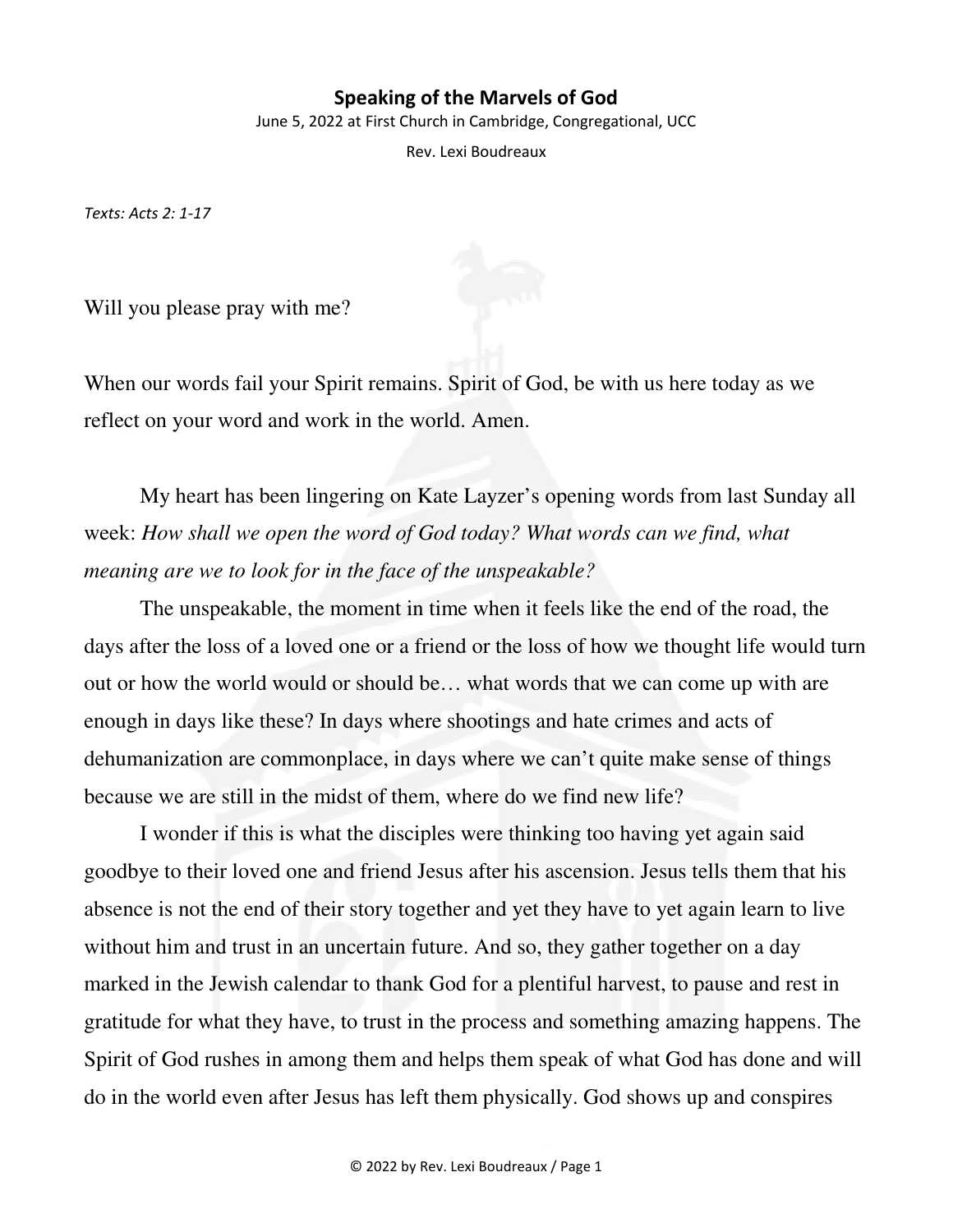with them to speak of radical hope that people will hear and respond to despite the barriers in absorbing that message.

Today is a special day in the liturgical calendar called Pentecost. It's the day when we tell the story of the Holy Spirit showing up amidst a group of Jesus followers gathered together in a time of in between. God calls them into relationship with one another as the Spirit inspires them to speak of, as our text says, "the marvels of God." It is a story that we use to mark the official beginning of the early church, an event that inspires the witnesses to sign up for this strange, messy, and beautiful project called being church, something that we are continuing right now as we popped confetti and waved our rainbow ribbons and as we reflect on this story together now.

It's a birthday of sorts, the birth of a community committed to listening to the workings of the Holy Spirit and preaching good news in a world that so desperately needs it. It's the start of a broader network of relationships that prioritize the needs of the whole, that lift up the ones on the margins and strive for understanding instead of fear. It's the beginning of a gathered body that pays attention to the authority of their children's wisdom and allows its elders to indulge in their dreams. It's the beginning of a movement that embodies the transformative love that Jesus lived for and the fact that the experiment inspired by the Holy Spirit is still embodying that love today is something to celebrate.

Pentecost and the arrival of the Holy Spirit is not just something that happened long ago, an event that we can look back on as a part of Church history but is something that is happening all around us right now. The Holy Spirit is here, present in our very breath, sparking our sense of joy, sustaining our hope, and cradling our weary heads, wiping our tears like a mother tending to an overtired child. She rushes into our lives not in a logical way with a polite introduction, but in a tactile and tangible way, turning our hearts towards God, tugging at our souls with an urgency that is primal. We feel her in the pit of our stomachs when faced with the realities of injustice, in the gentle lift of our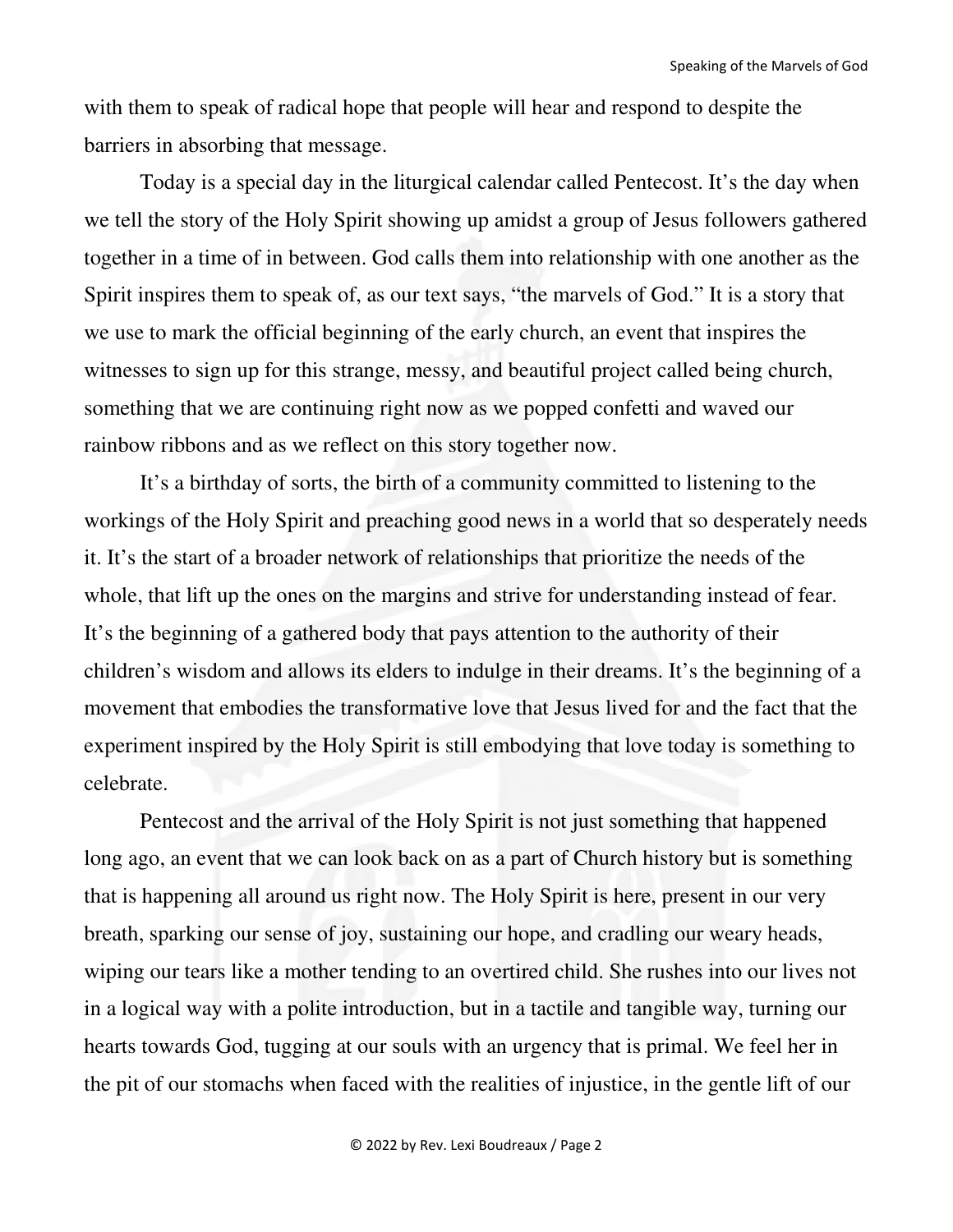hearts in a light-hearted moment with someone we love, in the gratitude we feel for the work God has done despite the challenges that we have experienced, in our willingness to dwell in our questions instead of rushing to easy answers. We cannot live fully without the presence of the Holy Spirit giving us breath, gifting us with the courage to be our full selves and know we are beloved. By the way, Happy Pride Month! She is the gentle whisper reminding us that God is still with us despite all we have been through. She reminds us that we are still called to speak of her wonders in our unknowing and that her wonders are still unfolding too.

 Recently I came across the message translation of verse 3 from Psalm 5 and it goes like this. The psalmist says, "Listen, God! Please, pay attention! Can you make sense of these ramblings, my groans and cries? God, I need your help. Every morning, you'll hear me at it again. Every morning I lay out the pieces of my life on your altar and watch for fire to descend." These words feel all too familiar even though I hadn't seen that translation yet.

When the unthinkable happens and we find ourselves looking out on an undefined path, not quite knowing the way forward or through, perhaps in the midst of it all we are being invited to relinquish our control and give over the pieces of this life to the movement of the Spirit. When we do so, we pause to cry, to give thanks, to be proud of surviving, to say we are still here somehow and there the Spirit is: our holy mother still living in our questions, still cradling our worries, still using our hearts to birth love into the world, still inspiring us to speak truth to power and to tell our own truth in this world. Even if just for a moment as we lay down all that we have been holding with lament and gratitude, we have faith that God has something she has yet to do with and for us.

Our dear friend and former minister of this church Mary Luti wrote a reflection for the UCC devotional this weekend. She spoke about Jesus' habit of continuing to return to the disciples to eat with them even after the last supper. She writes about how through this returning, we are made aware of God not ever being done with being present in our